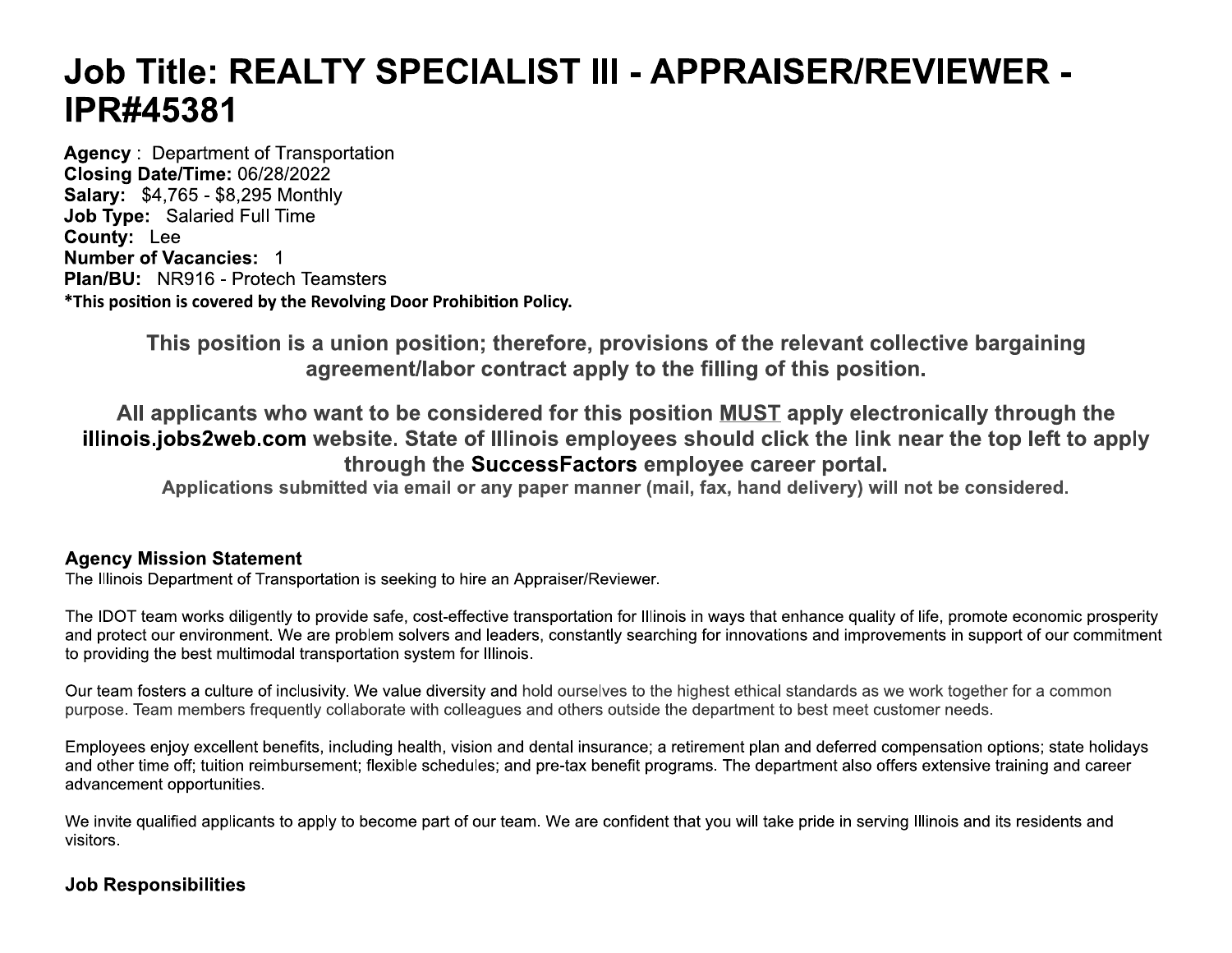This position is accountable for recommending and developing the compensation to be offered for property rights acquired by or relinguished by the Illinois Department of Transportation, District 2 and the recommending of compensation to be paid for right-of-way to be acquired by the various local agencies within the district, as well as performing in related activities as may be assigned by the District Land Acquisition Manager.

Acquisition Value Appraised/Reviewed Annually: \$3M - \$10M Condemnation Values Annually: \$100K - \$3M Parcels Appraised/Reviewed Annually: 100-400

This position reports directly to the Appraisal Manager. No subordinate personnel report to this position.

This position is unique in that within broad quidelines it is responsible for the preparation and review of appraisals and waiver valuations for determining and recommending just compensation for property acquired for public use as required and provided for by the Constitutions of the United States and the State of Illinois. These appraisal reports must be reviewed and analyzed to assure that proper values have been established. The values established have an immense impact on state funds which are dispersed for land acquisition. Offers to property owners cannot be made until a reviewing appraiser has established his/her opinion of the fair market value for the rights to be acquired; therefore, proper appraisals are required to meet construction letting dates and hold condemnation to a minimum.

A major challenge is the preparation of more complex residential, commercial, industrial, and agricultural appraisals, and the evaluation of real estate for its highest and best use and compensable damages created by the transportation improvement. The incumbent must also understand valuation of designated property rights to be acquired including both fee and partial land interests. This position personally prepares complex appraisals and damage estimates. reviews appraisals submitted by fee and other staff appraisers, and prepares documentation if necessary.

Prepare studies pertaining to the cost of land required for future road construction, preparing comparable sales books for use by support staff, and securing of information for preparation of land economic studies. For example, the incumbent must maintain contacts in the real estate profession to gain market data and must be able to communicate with property owners, lawyers and public officials in both written and oral form. A typical problem of this position is when in contact with the property owner, the incumbent must ensure that the appraisal value is fair and equitable and that he/she uses considerable tact, skill, and diplomacy. The greatest problem entails ensuring that all appraisals are completed in an expeditious manner so that no undue delays occur in department/district projects.

# (Job Responsibilities continued)

This position is expected to achieve the status of reviewer in training. The incumbent is responsible for the review of appraisals prepared by fee and staff appraisers as directed by the appraisal manager. The incumbent works directly with fee appraisers to assist them with appraisal problems, and he/she assists with appraisal assignments and any necessary documentation regarding proposals, invoices, etc. The incumbent will attend suggested courses as directed by the appraisal property manager. He/She reviews appraisals in the office and field to determine the fair market value of the parcels being acquired for highway work, whether partial or full takings.

The incumbent also does administrative reviews of completed appraisals and certified by a licensed review appraiser for content and form to determine their acceptability. This position prepares and reviews cost studies to determine the feasibility of various highway alignments. Since wide divergences sometimes exist between appraisal estimates, the incumbent is responsible and has the latitude to reconcile the variances by an appraisal documentation. The incumbent must be able to testify as an expert witness and occasionally attend pre-trial conferences and Eminent Domain proceedings representing the department in any way that may best aid the department's interest in the case. This position is governed by the Illinois laws for Eminent Domain and the federal/state regulations affecting the evaluation of real estate for right-of-way. The incumbent makes recommendations to his/her unit chief regarding non-cooperative owners, unresolved complaints, and potential problems.

The incumbent confers with the Bureau of Program Development regarding construction details, scheduling, and cost estimates. He/She meets with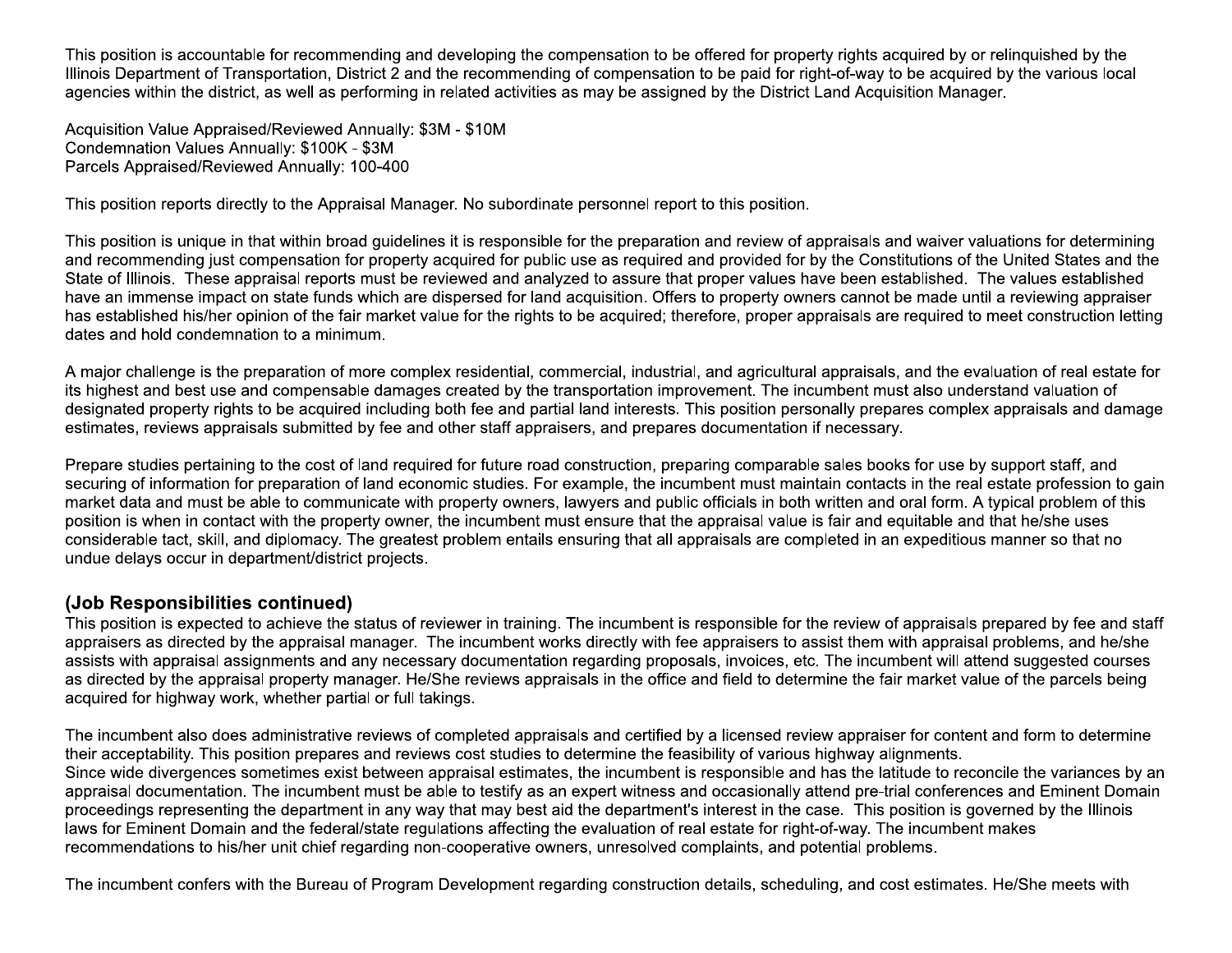attorneys and landowners to interpret the appraisals and has frequent contact with professional fee appraisers in order to give guidance and direction in preparation of appraisals for the district. This position is unique in that at the direction of the Regional Engineer and his/her immediate supervisor, the incumbent reviews appraisals sent to the district by the local agencies for approval. This assignment requires the incumbent to use an ample amount of tact and discretion. This position requires districtwide travel.

The incumbent operates within the quidelines of the Land Acquisition Policies and Procedures Manual, the Highway Design Manual, and the Federal and State Regulations including Illinois Compiles Statutes.

The effectiveness of this position is measured by the extent to which construction schedules are not delayed by the work of the appraisal unit, by the number of citations by the Federal Highway Administration, percentage of condemnation cases, by the number of complaints from property owners regarding appraiser's conduct and by maintaining good working relations between his/her section and others inside and outside the department.

## **Principal Accountabilities**

1. Preparing adequate, timely, and fair appraisals which are in compliance with state and federal valuation policies and procedures.

2. Thoroughly reviewing appraisals and recommending a fair market value and determine damage to private property resulting from constructive activities.

- 3. Providing accurate cost studies pertaining to land value on various highway alignments to the Bureau of Program Development.
- 4. Review noncomplex and complex appraisals for acquisition of real property.
- Completes all documentation and required reports/reviews in order to meet construction schedules.  $5.$
- Prepare, compile, and maintain appraisal data.  $6<sup>1</sup>$
- 7. Prepare appraisals of land for acquisition or sale (excess ROW).
- 8. Testify in quick-take hearings and jury trials.

9. Performs duties in compliance with departmental safety rules. Performs all duties in a manner conducive to the fair and equitable treatment of all employees.

10. Performs other duties as assigned.

# **Qualifications**

#### **Position Requirements**

- Completion of two years of college majoring in engineering, construction management, or related fields PLUS two years of professional experience in real estate, surveying, title work, land acquisition, appraisal, negotiation, property management or relocation assistance or a combination thereof; OR
- Three years of professional experience in real estate, surveying, title work, land acquisition, appraisal, negotiation, property management or relocation assistance or a combination thereof.
- Valid driver's license
- Districtwide travel

#### **Position Desirables**

- Knowledge, skill, and mental development equivalent to four years of college including coursework in engineering, business administration, prelaw and economics or related fields
- State Certified General Appraiser
- Extensive knowledge of real estate appraising process, negotiations and condemnation process, property management and relocation principles
- Extensive knowledge of state and federal laws concerning land acquisition and related activities
- Extensive knowledge of departmental land acquisition policies and procedures
- Ability to communicate clearly and effectively; to exercise sound judgment; and read and interpret reports, maps, plans, plats, legal descriptions, and title abstracts.
- Ability to establish and maintain effectual working relations with property owners, attorneys, and government officials